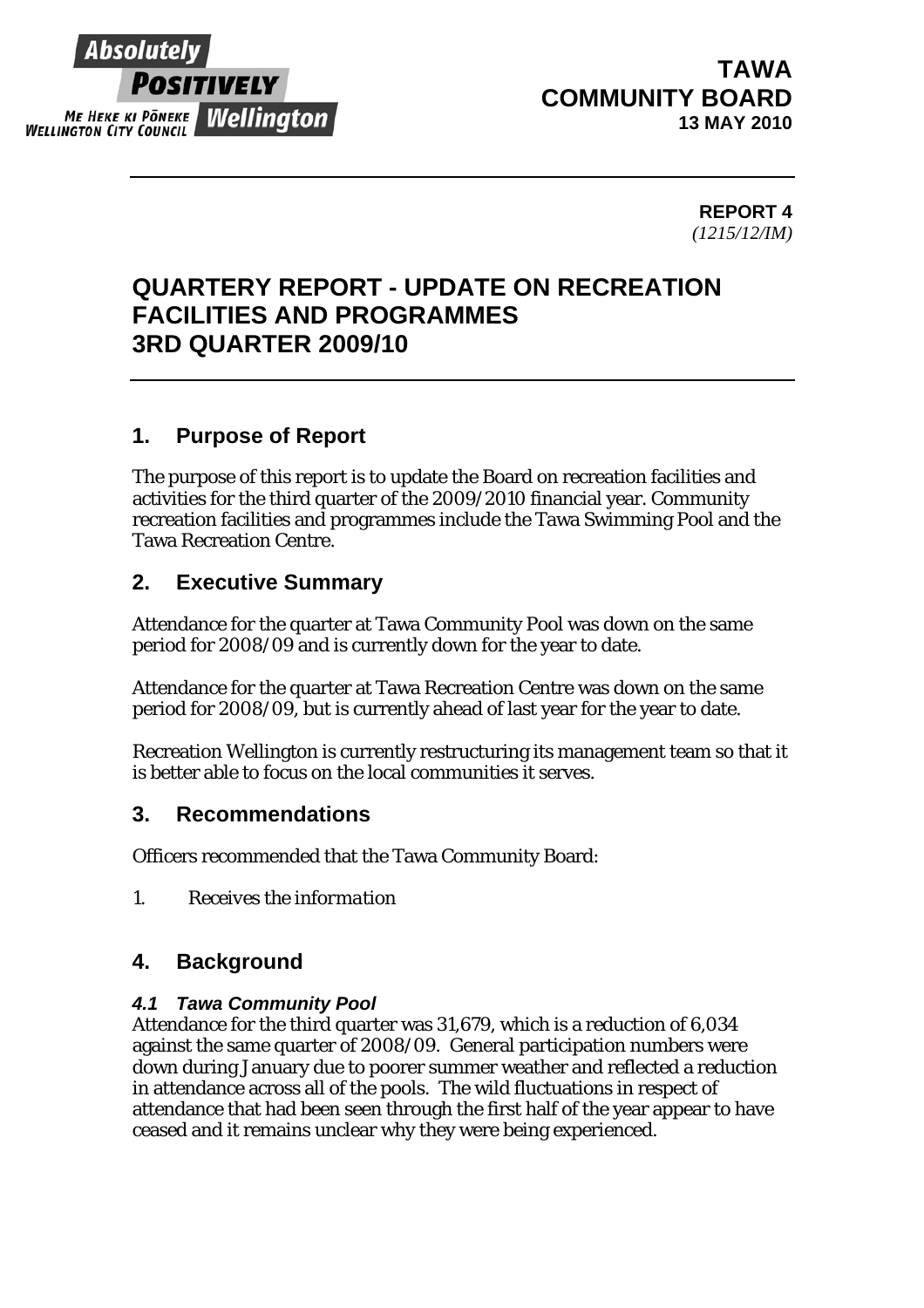

Our Term 1, Learn to Swim programme was well attended with 978 enrolled, a result in excess of the target set in our annual plan and an increase of 71 children on the same term last year. The occupancy levels in the classes were also very good at 85%. In addition to this 4,452 local school children attended the pool for swimming lessons during the quarter.



During the third quarter we received six written complaints, two compliments, and two suggestions from our customers.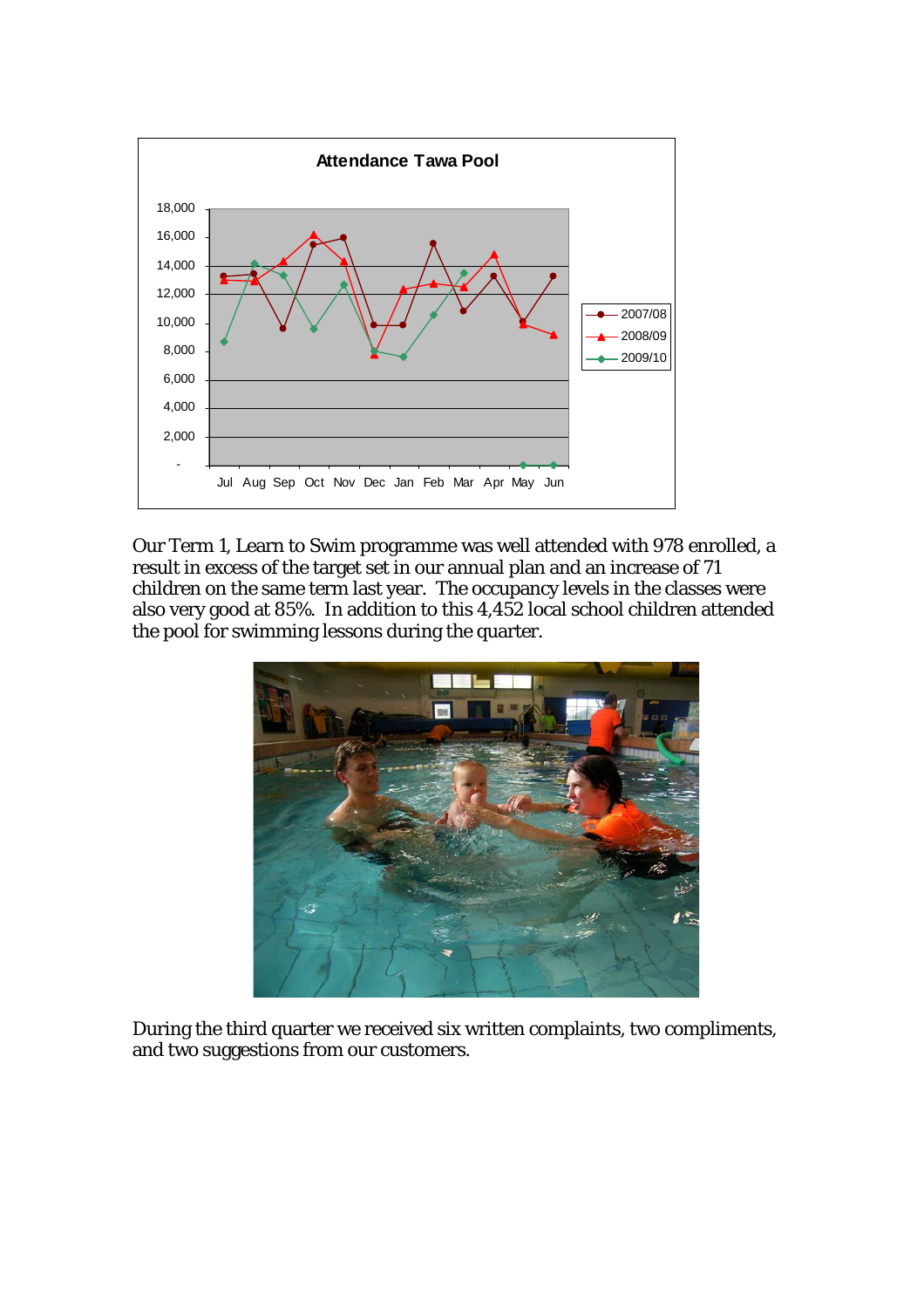#### *4.2 Tawa Recreation Centre*



|                        | YTD   | Jan  | Feb  | Mar  |
|------------------------|-------|------|------|------|
| Total Attendance 09/10 | 17940 | 1081 | 1138 | 1769 |
| Total Attendance 08/09 | 17653 | 1490 | 1599 | 1790 |
| Total Attendance 07/08 | 16407 | 1574 | 945  | 1214 |
| Total Attendance 06/07 | 21246 | 1060 | 2950 | 2432 |
| Total Attendance 05/06 | 16470 | 507  | 1826 | 1412 |

The Centre had a total attendance for the third quarter of 3,988 which represents a reduction from levels recorded for the same period last year although for the year to date we remain ahead of last years attendance.

The highlight for the quarter was our holding the NZ Secondary Schools Wrestling Championships. There were around 100 competitors and over 150 administrators and spectators with the event being held on Saturday 27th March. We received many compliments on the facility and the staff.

We operated our netball league with a full league of ten teams during term 1.

Three new part time staff have joined the team and have been trained for reception, netball umpiring, holiday programmes and birthday parties.